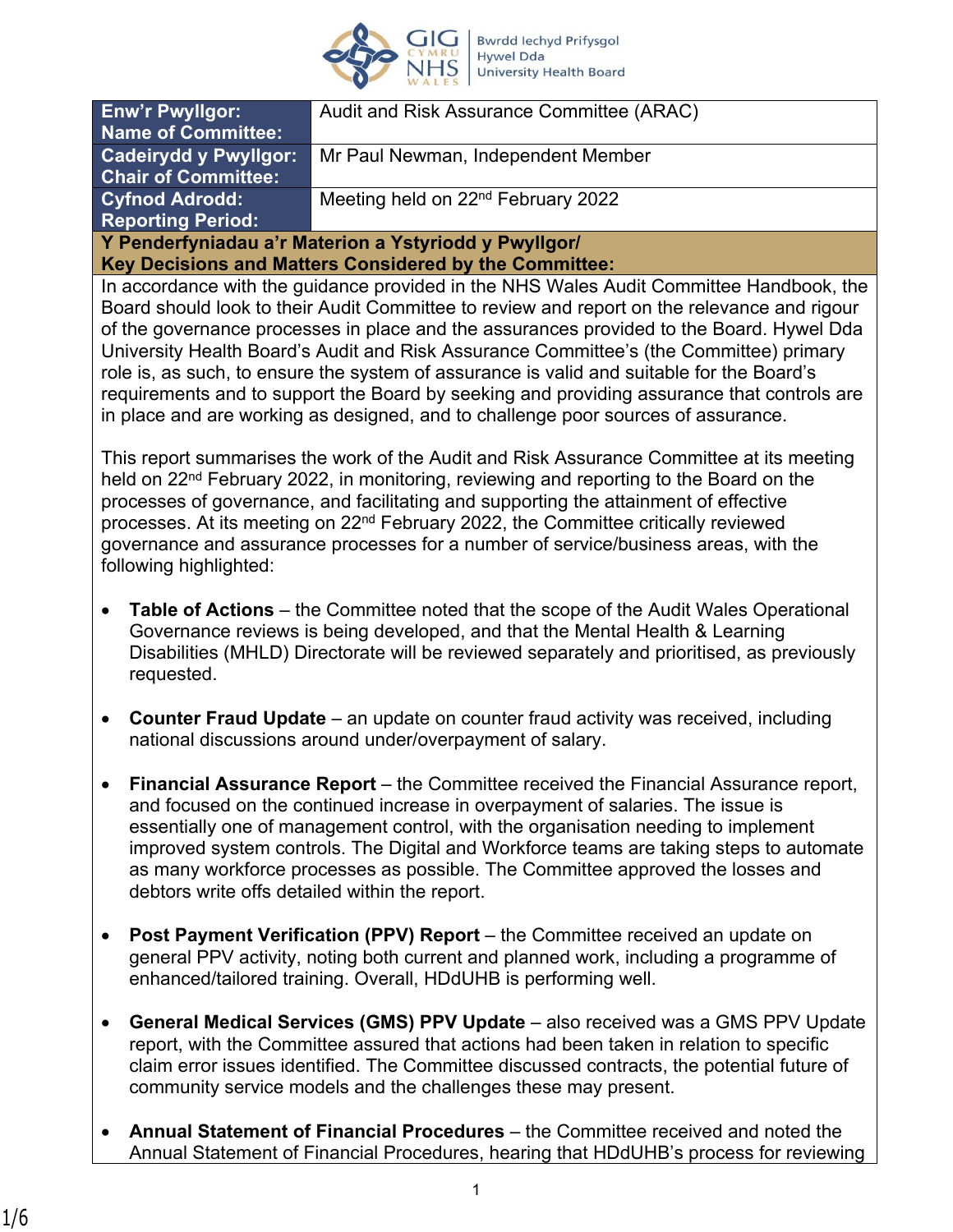financial procedures is regarded as an exemplar and is being used by other Health Boards.

- **Audit Wales Update Report** an update was provided by Audit Wales on finance and performance audit work. The review of Referral to Treatment (RTT) Monies is under reconsideration due to significant changes in context and landscape since this began; Audit Wales will seek to extract key messages for the UHB and will issue a partial refund of the audit fee to reflect this decision.
- **Structured Assessment 2021: Phase 2 Corporate Governance and Financial Management Arrangements** – the Committee was reminded that this report had been considered at the HDdUHB Public Board meeting on 27<sup>th</sup> January 2022. In respect of whether there is anything further the UHB could or should be doing with regard to its financial position, the main issue and area for focus for HDdUHB is around operational teams. The organisation has a strong corporate intention; the issue is its operational teams' ability to deliver. Recognising that previous recommendations, including R3 around staff engagement, are closed, it was, however, agreed that this issue should be revisited in the People, Organisational Development & Culture Committee (PODCC) to review and re-examine the UHB's staff engagement strategy post COVID-19. Whilst acknowledging that the report contains no new recommendations, it was emphasised that the UHB recognises that there are areas for improvement.
- **Audit Wales Welsh Health Specialised Services Committee (WHSSC) Committee Governance Arrangements Update** – a report was received, advising that an update on progress regarding the Audit Wales review of WHSSC Committee Governance Arrangements had been presented to the WHSSC Joint Committee on 18<sup>th</sup> January 2022. A number of the actions fall under the remit of Welsh Government. With regard to recruitment of WHSSC Independent Board Members, whilst consideration is being given to alternatives in terms of remuneration, it is still anticipated that these will be sourced from the Health Boards' Independent Member cohort, meaning that capacity remains an issue.
- **Care Home Commissioning for Older People** the Committee received a report from Audit Wales on Care Home Commissioning for Older People, noting that this had originated as a North Wales based review. Following its conclusion, however, Audit Wales had felt that there were key messages for other regions/Health Boards. The report was accompanied by a response to the issues raised from HDdUHB. The issues covered in this report have been a matter of concern and debate for some time. HDdUHB has been through various progressions and developments and it was suggested that, with the correct process in place, the outcome will be correct. There will be associated funding implications; however, if there is confidence in the processes and application of these, there can be confidence in and justification of the funding requirements. It was agreed that the HDdUHB response demonstrates a robust understanding of the report and its findings, and Members were assured that there are very few disputes with the Local Authorities within Hywel Dda, which reflects the maturity of both process and partnerships. However, any changes to the system would potentially lead to governance issues and concerns. The need to monitor this area nationally is acknowledged, and an All Wales review incorporating Social Care is planned.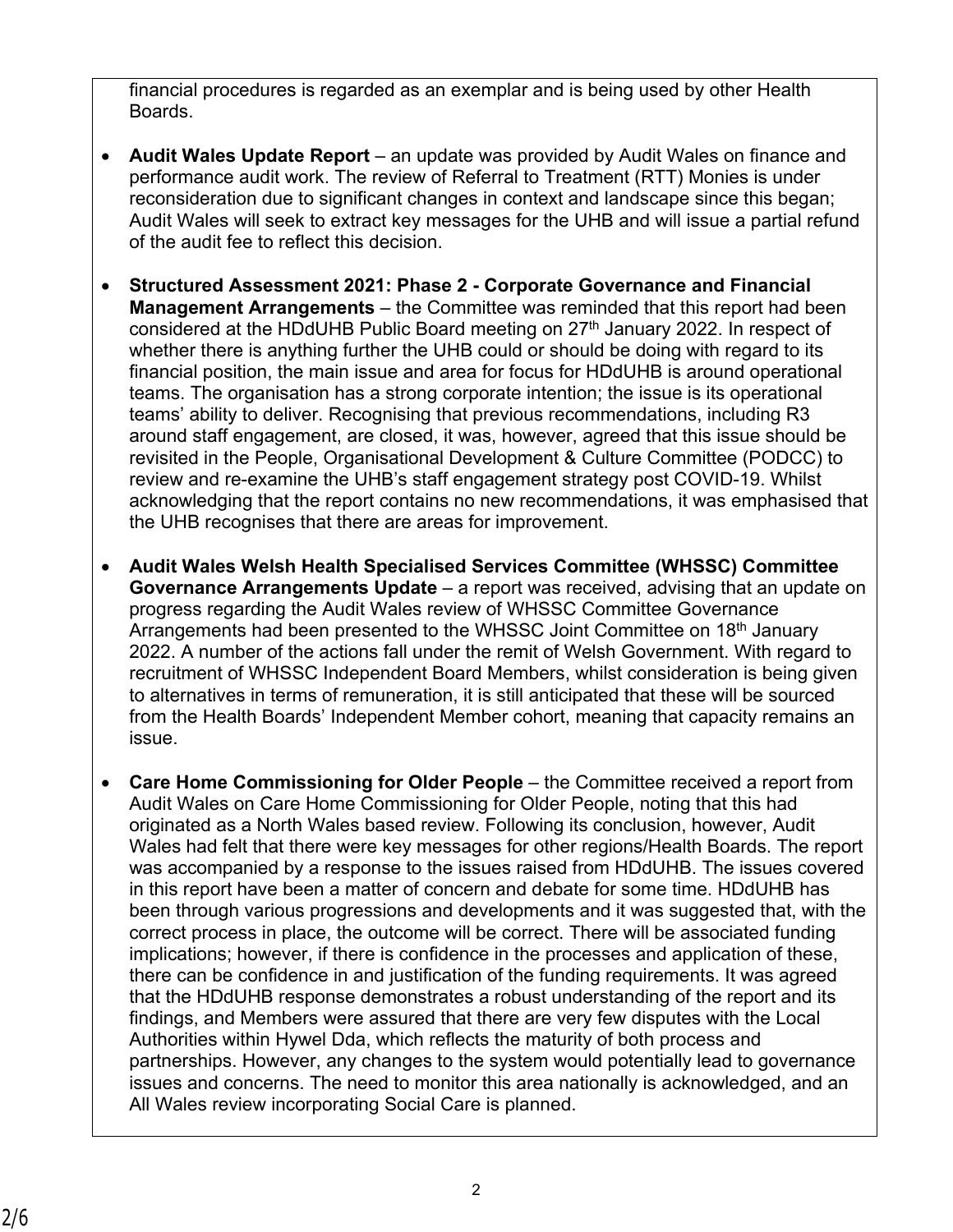- **Internal Audit Plan Progress Report** the Committee received an update on the Internal Audit Plan and approved the required adjustments to the plan. It was noted that these adjustments will not impact on the ability to provide an end of year Head of Internal Audit Opinion. Concerns were expressed regarding the number of reports deferred and the resultant impact on future meetings.
- **Internal Audit** the Committee received the following Internal Audit reports:
	- o Nurse Bank Overpayments Briefing Paper
	- o Deployment of Welsh Patient Administration System (WPAS) into Mental Health & Learning Disabilities (MHLD) Follow-up (Reasonable Assurance)
	- o Use of Consultancy Follow-up (Reasonable Assurance)
	- o Waste Management (Reasonable Assurance)
	- o Records Management Briefing Paper

The following IA reports were deferred to a future meeting:

- o TriTech
- o Non-Clinical Temporary Staff/Agency Spend
- o Workforce Planning
- o Quality & Safety Governance Framework
- o Clinical Audit
- o Falls
- o Performance Reporting and Monitoring
- o Commissioning
- o Primary Care Clusters
- o IT Infrastructure (deferred to 2022/23)
- o Continuing Health Care/Long Term Pathway (deferred to 2022/23)
- **Deployment of WPAS into MHLD Follow-up (Reasonable Assurance)** the Committee heard that considerable progress had been made in addressing the Matters Arising previously identified. The management response has focused on those items which could be addressed most quickly; however, it is acknowledged that a number of actions remain outstanding. During detailed discussion of this follow-up report, it was noted that the deployment of WPAS has been a challenging process, particularly the initial phase. It has been decided that there will be a focus on those service areas where there are significant waiting times. The MHLD Directorate team is working closely with the Digital team, with bi-weekly meetings to progress work as quickly and thoroughly as possible. Assurance was provided that there had been no harm to patients; however, the project had involved additional staff time. In terms of the reasons for the issues experienced, there had been a lack of appreciation of the complexity involved in migrating MHLD services to WPAS, from both a Service and Digital perspective. In retrospect, it would have been more prudent to consider these various complexities more fully rather than try to move at pace in the deployment/implementation of WPAS. It was anticipated that, within 6-9 months, a high percentage of MHLD services will be migrated to WPAS. Benefits were already being seen, and Members were reminded that HDdUHB is currently the only Health Board to have a fully integrated Acute and Mental Health Patent Administration System. It was acknowledged that there are lessons to be learned from the deployment of WPAS in MHLD, with it suggested that a further review be conducted within in the 2022/23 audit year, to provide assurance regarding progress and evidence benefits to the service.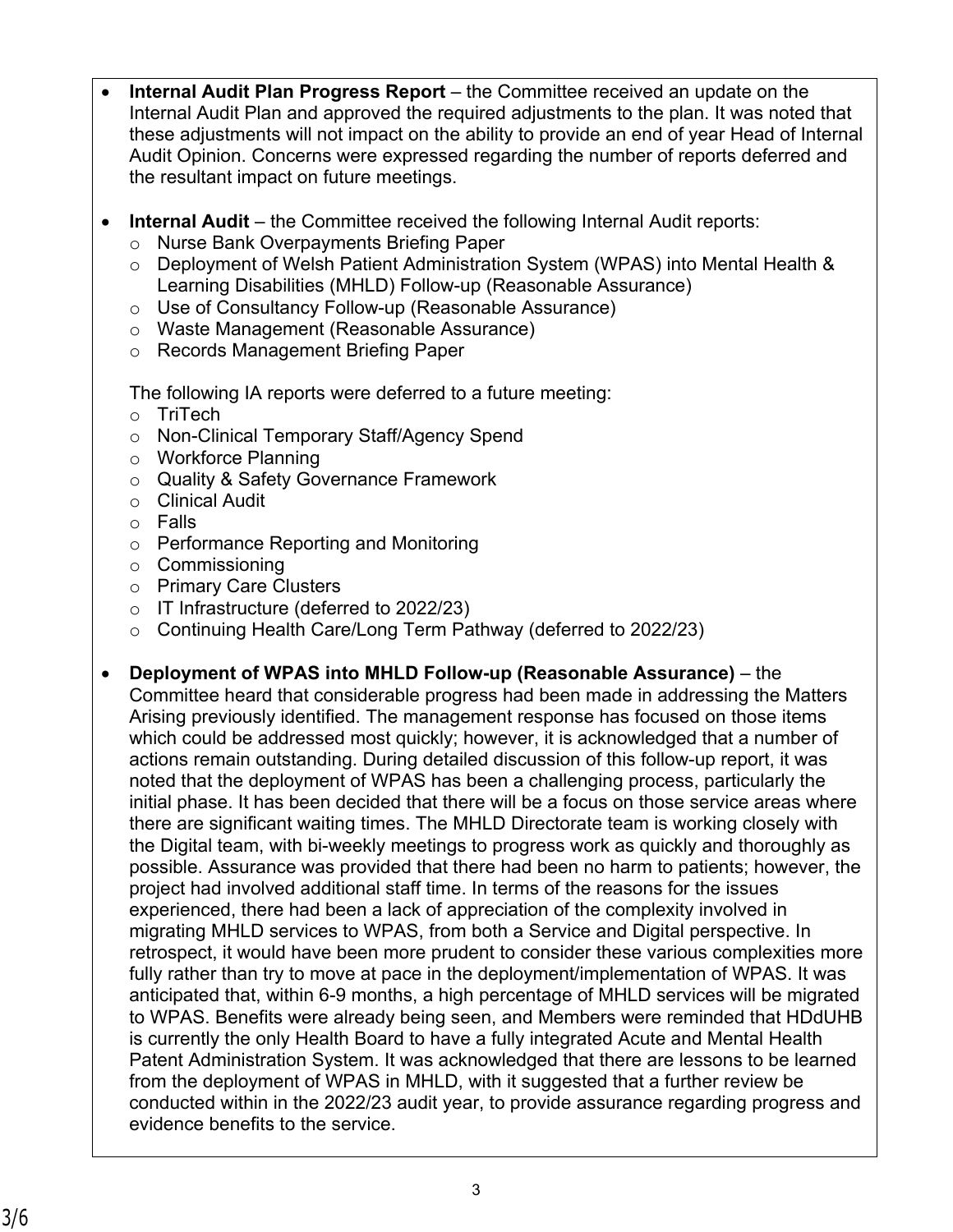- **Waste Management (Reasonable Assurance)** the Committee heard that the audit had identified numerous examples of good practice. The report was welcomed and the Waste Management team was congratulated for their efforts around this high-profile issue. The references to training needs identified in the management response were noted – a common theme across the three Internal Audit reports presented to this meeting. It was suggested that the organisation's ability to deliver training, even mandatory training, is currently compromised and that a discussion with the Director of Workforce & OD is required.
- **Records Management Briefing Paper** during discussion of this Internal Audit report, the Committee heard that a range of actions have been undertaken by the UHB; however, certain actions still require completion. There continue to be areas of concern, with a Planning Objective intended to take forward this area of work. In terms of digitisation/storage of records, there has been significant progress since the autumn of 2021. There are approximately 1.6m records within the UHB. Storage and scanning of records remains a key topic for debate; however, HDdUHB has made progress in this respect and should, by the end of the month, have access to an additional storage facility at Dafen. The UHB has also made arrangements for outsourcing the scanning of inactive records. A dedicated Project Manager has been appointed, and fortnightly meetings are taking place. These various actions/factors should begin to make an impact. One of the initial issues affecting progress had been that – while the scanning of records had begun – there was a need for a repository to store these scans which facilitates both accessibility and readability. The organisation now has an Electronic Document Management System (EDMS) and the required infrastructure in place. It was highlighted that Medical/Health Records are only part of this workstream, with various other records, for example corporate records (including financial records), and their management and storage also requiring consideration.
- **Field Hospital Lessons Learned**  the Committee received a report on this topic, prompted by the recommendation that the UHB undertake a 'lessons learned' exercise following the Internal Audit report on Field Hospital Decommissioning. The lessons learned process had formally recognised the areas of improvement identified by Internal Audit and clearly acknowledged acceptance of these. It was important to recall where the organisation had found itself two years ago, what it was responding to and the pace of Field Hospital implementation. The original concept of Field Hospitals had vastly differed from the 'final product', which was much higher in terms of standard of environment. The UHB now has a proven template/framework, which can be utilised again, should this be required. There are lessons, however, and valuable learning in terms of due diligence, for example. Members heard that the UHB is currently in the process of decommissioning the final Field Hospital. The report and ARAC's discussions will form part of HDdUHB's Public Inquiry evidence.
- **External Validation Update** receiving a report on this topic, Members were advised that Validation will form a key part of Welsh Government's Planned Care Recovery plans, and that Welsh Government has shared information/experience from HDdUHB. Concern was expressed regarding the fact that the validation exercise is two months behind the schedule originally proposed. The Committee noted that a contract had been placed with an external provider because the internal capacity to undertake this work had not existed. Based on the figures/costs provided, there were concerns regarding whether the work could be undertaken with the requisite skill and care and how much time is allocated to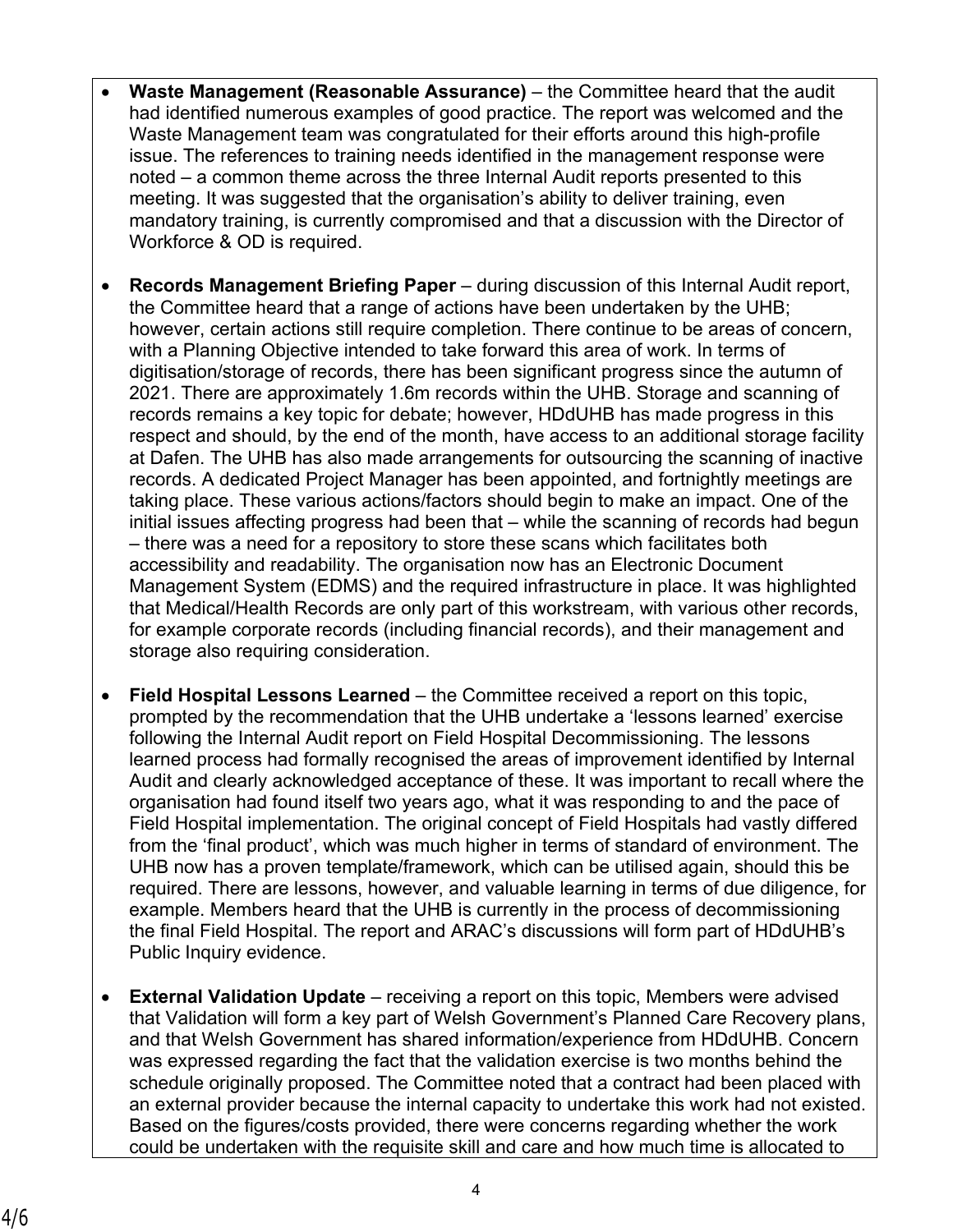each patient record. Validation can take minutes or longer, depending on the size and complexity of the patient record. Clinical Directors/Leads are expected to evaluate validation output and discuss any queries with the external provider. Validation is crucial to ensure that the UHB has a 'clean' waiting list, to avoid wasting clinical resource and time. Whilst there had been a slow start to the current exercise due to team members not being in place, it is anticipated that the yield and impact would increase during the next couple of months. Members were reminded that the UHB has moved to a risk-stratified waiting list, which represents a change in approach. There is also triangulation with the Waiting List Support work, to ensure that patients are safe during their time on the waiting list.

- **Mental Health Legislation Committee Report around the Discharge of their Terms of Reference** – the Committee received a report detailing Mental Health Legislation Committee (MHLC) activities during 2020/21 and was assured that the MHLC is operating in accordance with its Terms of Reference and discharging its duties effectively on behalf of the Board.
- **Audit Tracker** the UHB Central Tracker, which tracks progress against audits and inspections undertaken within the UHB, was presented. At the time of reporting, there were 93 reports currently open. 49 of these reports have recommendations that have exceeded their original completion date, which has increased from the 39 reports previously reported in December 2021. There is an increase in recommendations where the original implementation date has passed from 101 to 126. The number of recommendations that have gone beyond six months of their original completion date remains at 41 as reported in December 2021.
- **Planning Objectives Update** the Committee considered the three Planning Objectives assigned to ARAC, noting that 3B was not included in the Planning Objectives for 2022/23 submitted to Board in January 2022, as it is part of routine 'business as usual' work; 3F has been completed; 3H has been deferred to 2022/23.
- **Audit Committee Work Programme** the Committee received for information the ARAC work programme for 2021/22.

**Materion y Mae Angen Ystyriaeth neu Gymeradwyaeth Lefel y Bwrdd ar eu Cyfer/ Matters Requiring Board Level Consideration or Approval:** None.

**Risgiau Allweddol a Materion Pryder/Key Risks and Issues/Matters of Concern:**

- Concerns regarding the continued upward trend in **overpayment of salaries**;  $\circ$  It was agreed that an update would be provided to the next meeting.
- The Audit Wales report into **Care Home Commissioning for Older People**;  $\circ$  It was agreed that discussions around this issue would be highlighted to the Board.
- Ongoing concerns regarding the findings of the **Deployment of WPAS into MHLD Follow-up** Internal Audit report; It was agreed that:
	- o The management response to Recommendation 1.1 would be expanded to comprise a list of all intended actions, as opposed to examples;
	- $\circ$  A further follow-up review would be conducted during 2022/23.
- Concerns regarding the findings of the **Records Management Briefing Paper**; It was agreed that: